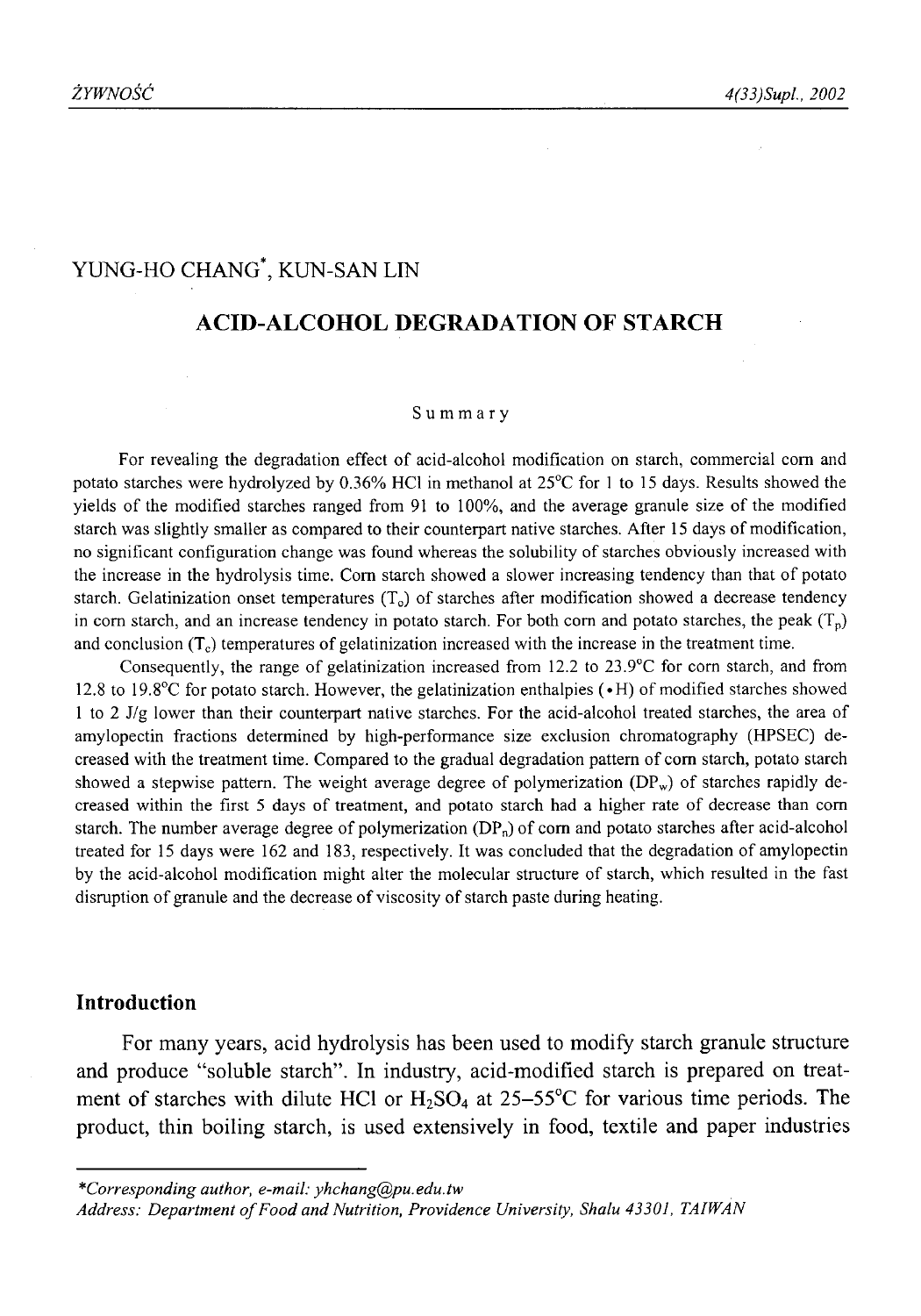[1]. Although the viscosity or fluidity properties of acid-hydrolyzed starch varies with the conditions used during modification, the yield of the modified starch consistently decreases with the increases of acid concentration and hydrolysis time.

For maximum conversion of raw starch into soluble starch with minimal production of low-molecular-weight dextrins, Small [2] proposed a preparation procedure by refluxing starch granules in 95% ethanol containing  $0.2-1.6\%$  (w/v) HCl for 6-15 min. Ma and Robyt [3] showed that treatments of potato and waxy maize starches with different anhydrous alcohols (methanol, ethanol, 2-propanol, and 1-butanol) containing 0.36% HC1 at 65°C for 60 min produced starches with different values of average degree of polymerization (DP), with the highest value being obtained in methanol and the lowest value in 1-butanol. The yields of the modified starches were high (ranging from 100 to 88%), and the size distribution of the starch chains was more narrow and homogeneous than that of native starch. It was proposed that the different alcohols produced different concentrations of acid inside the granules. Hydrolysis of the glycosidic linkage took place exclusively inside granules with the granule-bound water. However, the hydrolysis of potato starch granules in the presence of the above alcohols with 0.36% HC1 did not proceed indefinitely, the DP values of the modified products rapidly decreased and became constant after 72 h of reaction [4],

Most studies on acid-alcohol modification of starch concerned the effeets of acid concentrations, starch types and concentrations, and alcohol types and concentrations on the DP values [4, 5, 6], the particle size and morphology [7] of the modified starches, and the viscosity and stability of the emulsion made from the modified starches [8]. Few reports [3] considered the effect of acid-alcohol modification on the molecular size distribution, and its final results on the physicochemical properties of the modified starch. In this report, commercial com and potato starches were hydrolyzed by 0.36% HC1 in methanol at 25°C for 1 to 15 days. The treatment effects on the granule size, morphology, solubility, and gelatinization properties of starch were investigated. The changes in molecular size distribution of modified starches were also determined by high-performance size exclusion chromatography (HPSEC) and discussed with the change in the physicochemical properties for further elucidating the effects of acid-alcohol modification on starch.

#### **Materials and methods**

## *Starches*

Com starch and potato starch were obtained from National Starch and Chemical Company (Bridgewater, NJ). The moisture content of corn starch was  $12.6\%$  (w/w), and potato starch 13.7%.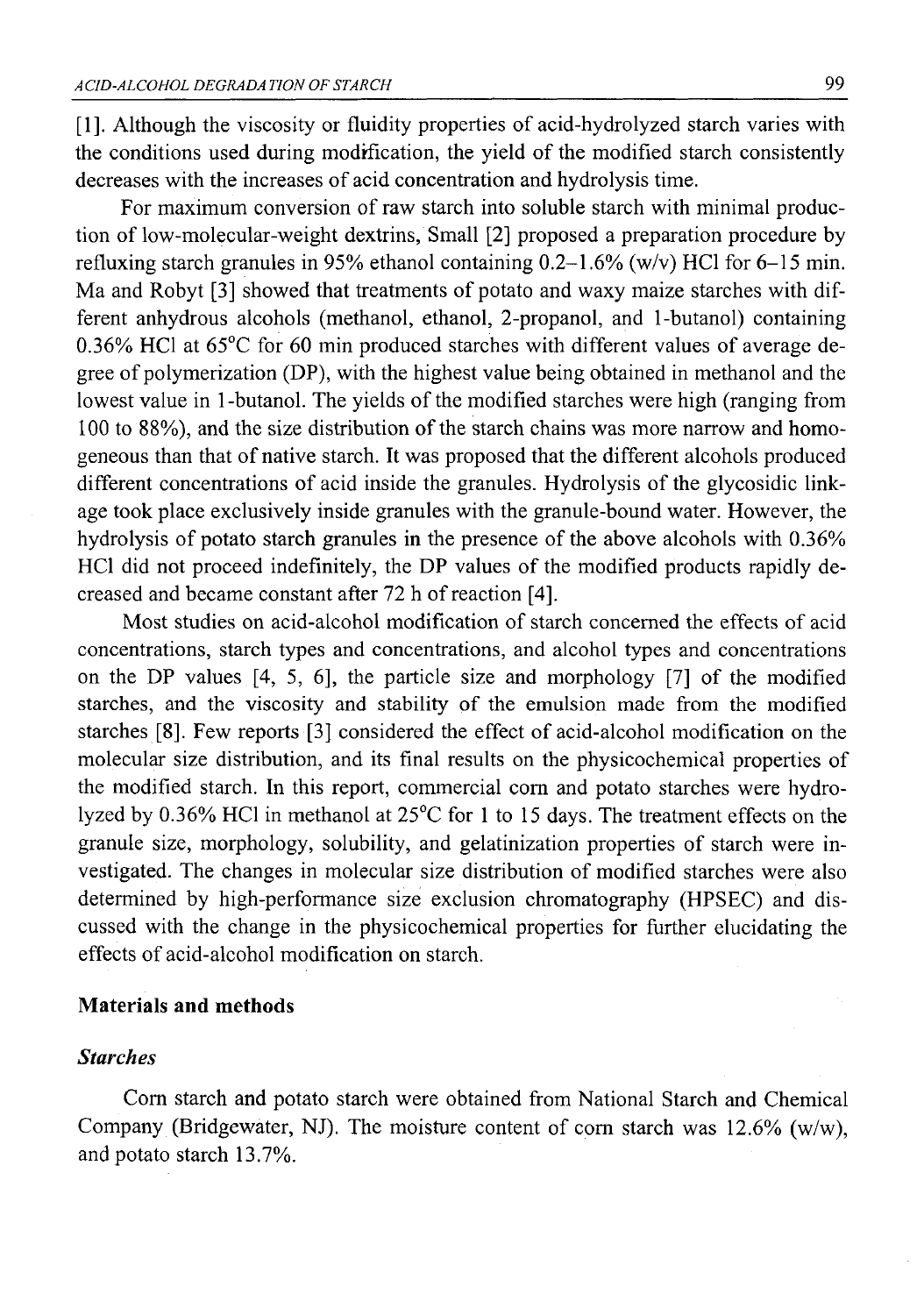#### *Acid-alcohol modification*

Starch (25g) was suspended in 100 mL methanol (< 0.3% water) in a 250 mL flask. The suspension was stirred at 25°C. Reaction was started by adding of 1 mL of concentrated (36% by weight) hydrochloric acid, and allowed to proceed for 1, 3, 5, 7, 9, 11, 13, and 15 days, respectively. The reaction was stopped by adding of 14 mL of 1M NaHCO<sub>3</sub>. The starch was centrifuged at 2,500  $\times$  g for 5 min and washed four times with 50% ethanol. The precipitate was air-oven dried at 40°C. The yield was calculated by weight of the recovery starch to the initial weight of dry starch.

## *Size distribution and morphology of starch granule*

The size distribution of starch granule was determined by using a laser light scattering based particle size analyzer (Mastersizer Micro, Malvern Instruments, UK.). Granule morphology of starch was studied with a scanning electron microscope (SEM ABT150S, Topcon, Japan). Starch samples were mounted on circular aluminum stubs with double sticky tape, coated with gold, and then examined and photographed at an accelerating potential of 10 kV.

# *Solubility*

Starch (O.lg, dry basis) was heated in 40 ml of water to the desired temperature for 30 min. The formation of lump was prevented by continuously stirring. The mixture was centrifuged at 4 000  $\times$  g for 15 min, then the supernatant was decanted and the swollen starch sediment weighed. An aliquot of supernatant was evaporated overnight at 130°C and weighed. The solubility was the ratio in weight of the dried supernatant to the initial weight of the dry starch.

## *Pasting properties*

Pasting properties of starch were determined with a Rapid Visco-Analyzer (RVA 3D°C, Newport Scientific, Australia). Each starch suspension (7%, w/w, dry basis for com and 6% for potato; 28g total weight) was equilibrated at 50°C for 1 min, heated to 95 $\rm{^{\circ}C}$  at a rate of 12 $\rm{^{\circ}C/min}$ , maintained at 95 $\rm{^{\circ}C}$  for 2.5 min, and then cooled to 50 $\rm{^{\circ}C}$  at a rate of  $12^{\circ}$ C/min. Paddle speed was set at 960 rpm for the first 10 sec and then 160 rpm for the rest of the analysis.

## *Gelatinization properties*

Gelatinization properties of starch were determined by using a differential scanning calorimeter (Micro DSC VII, Setaram, France). Starch sample (about 150 mg, dry basis) was weighed in the sample pan, mixed with distilled water (about 450 mg), and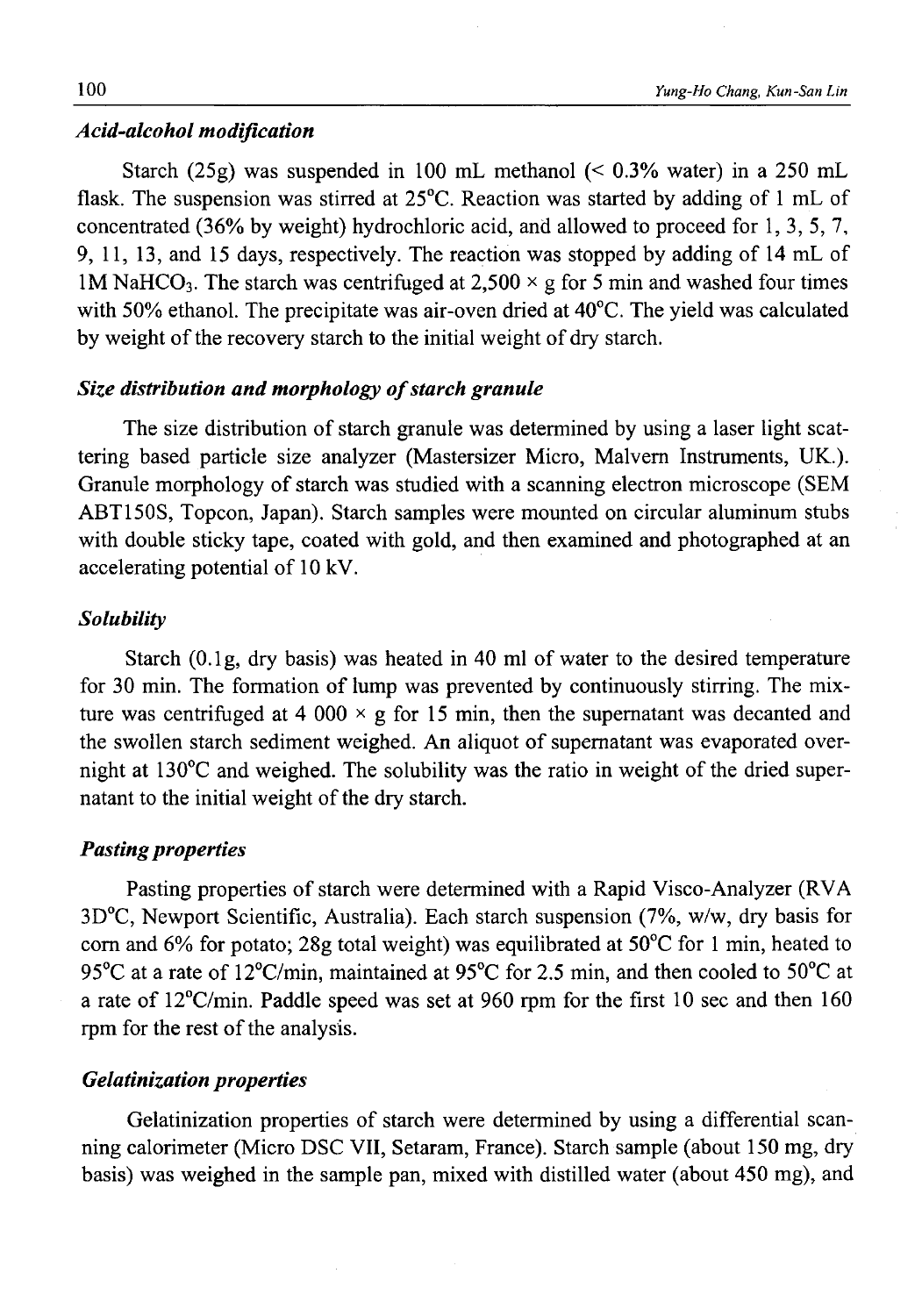sealed. The samples were heated from 25 to 120 $\degree$ C at a heating rate of 1.2 $\degree$ C /min. Onset  $(T_0)$ , peak  $(T_p)$  and conclusion  $(T_c)$  temperatures together with gelatinization enthalpy  $( \Delta H)$  were quantified.

## *Molecular weight distribution*

The molecular weight distribution of starch was determined by HPSEC. The solution of native starch was prepared by solubilizing 75 mg (dry basis) of starch with 15 mL, 90% dimethyl sulfoxide (DMSO) solution in a boiling water bath for 1 h with constant stirring, and then continuously stirred for 24 h at room temperature. Starch was precipitated from an aliquot of DMSO solution (2.1 mL) with excess absolute ethyl alcohol and centrifuged at  $4,000 \times g$  for 10 min. The precipitated amorphous starch pellet was resolubilized in deionized water (15 mL, 95°C) and stirred with a magnetic stirrer in a boiling water bath for 30 min. To the acid-alcohol modified starch, the starch solution was prepared by solubilizing 10 mg (dry basis) of starch with 15 mL deionized water and stirred in a boiling water bath for 1 h.

Each starch solution was filtered through a 5.0  $\mu$ m syringe filter, and then the filtrate (100  $\mu$ L) was injected into an HPSEC system. This system consisted of an HP G1310A isocratic pump (Hewlett Packard, USA), refractive index (RI) detector (HP 1047A), and a multiangle laser light-scattering (MALLS) detector (Dawn DSP, Wyatt Tech., USA) with a helium-neon laser light source  $(\lambda = 632 \text{ nm})$  and a K-5 flow cell. The columns used were PWH (guard column), G5000PW and G4000PW (TSK-Gel, Tosoh, Japan) HPSEC columns connected in series and kept at 70°C. The mobile phase was  $0.1M$  NaNO<sub>3</sub> solution containing  $0.02\%$  NaN<sub>3</sub> at a flow rate of 0.5 mL/min.

## **Results and discussion**

The yields of the starches modified by 0.36% HC1 in methanol at 25°C for 1 to 15 days were high, ranging from 91 to 100% (Table 1). Compared to their counterpart native starches, the average granule size of the modified starch was slightly smaller. For the potato starch after 15 days of treatment, the average granule size decreased from 47.2  $\mu$ m of native starch to 44.8  $\mu$ m (Table 1). The changes of granule size of com starch after modification were less obvious.

Examined by SEM, the native com starch (Fig. 1, A and B) showed polygonal, irregular shape, while potato starch (Fig. 1, E and F) had oval or spherical-like shape. The granule surface of the native starches was smooth without obvious fissures or cavities. After 15 days of modification, no significant configuration change such as fragmentation or swelling was found. However, the granule surface of corn starch changed rough, and the naturally-occurred, randomly-distributed surface openings [9]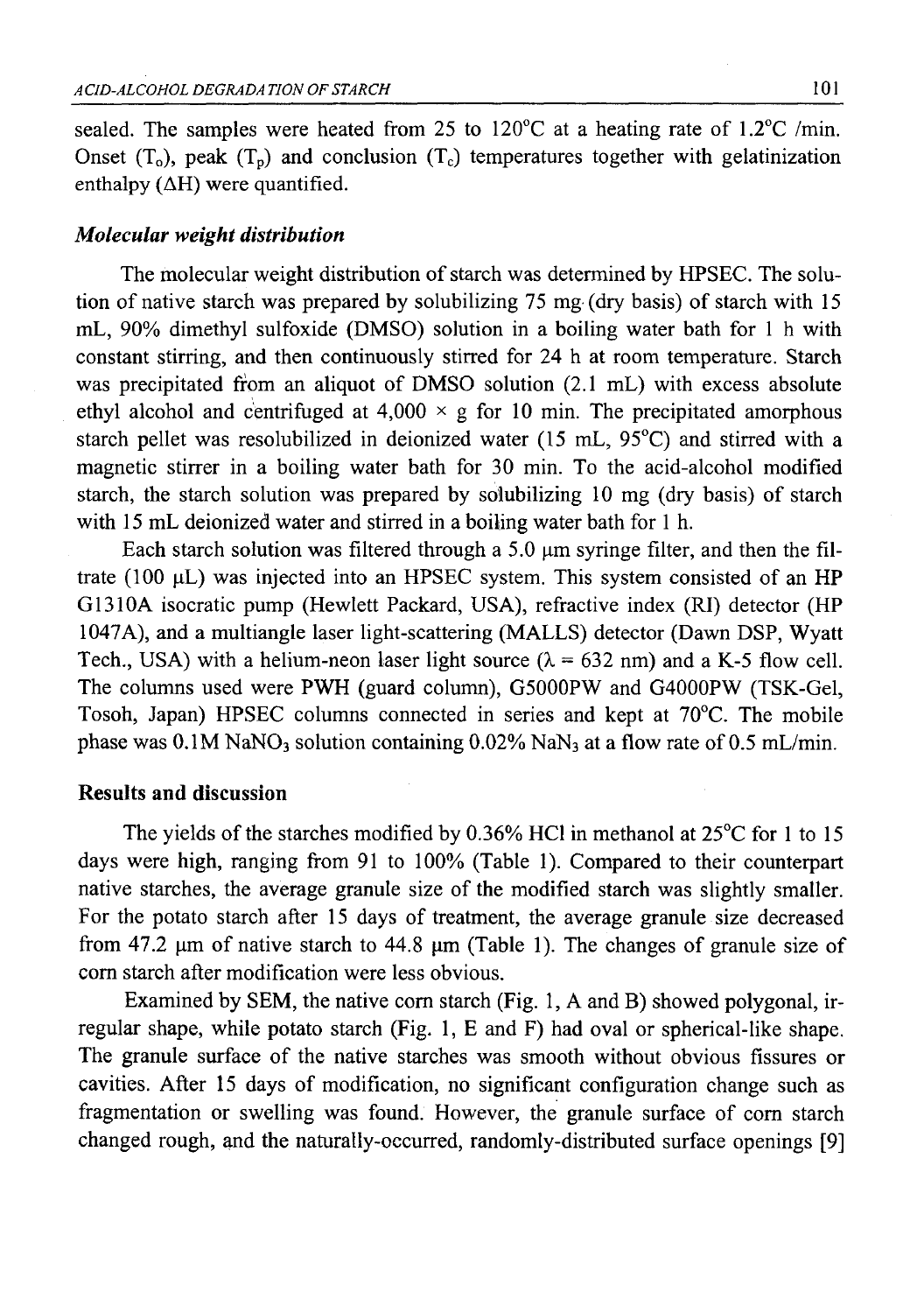of some granules became more obvious (Fig. 1, C, and D). The granule surface of potato starch also changed rough with partial protuberances (Fig. 1, G and H).

#### Table 1

Yields and average granule sizes of native starches and starches treated by 0.36% HC1 in methanol at 25°C for 1 to 15 days.

| Time (days) | $Yield^*(\%)$ |        | Average granule size $(\mu m)$ |                |
|-------------|---------------|--------|--------------------------------|----------------|
|             | Corn          | Potato | Corn                           | Potato         |
| Native      |               |        | $13.7 \pm 0.1$                 | $47.2 \pm 0.2$ |
|             | 98.5          | 98.0   | $13.4 \pm 0.0$                 | $47.6 \pm 0.1$ |
| 3           | 98.4          | 98.4   | $13.6 \pm 0.0$                 | $46.1 \pm 0.9$ |
|             | 98.4          | 99.8   | $13.6 \pm 0.0$                 | $47.5 \pm 0.4$ |
|             | 100.0         | 100.0  | $13.6 \pm 0.0$                 | $47.9 \pm 0.1$ |
| 9           | 97.1          | 94.6   | $12.4 \pm 0.2$                 | $47.6 \pm 0.0$ |
| 11          | 97.2          | 96.4   | $12.5 \pm 0.3$                 | $45.4 \pm 0.1$ |
| 13          | 91.7          | 92.7   | $12.8 \pm 0.0$                 | $43.3 \pm 0.2$ |
| 15          | 97.7          | 95.2   | $13.2 \pm 0.0$                 | $44.8 \pm 0.7$ |

\*(Weight of starch after acid-alcohol treatment)/(weight of starch before treatment) x 100%.

Fig. 2 shows the solubility of com and potato starches measured at different temperatures (65-95°C). In spite of the measurement temperature, the solubility of native com and potato starch was below 10% and 22%, respectively. After acidalcohol modification, the solubility of starches obviously increased with the increase in the hydrolysis time. Com starch showed a slower increasing tendency, and the solubility value stabilized after 11 days of treatment. In contrast, the solubility of potato starch increased rapidly, and reached its maximum value after 3 days of treatment. As the measurement temperature was above 75°C, the solubility of modified potato starches were higher than 90%. This indicated the starch granules were nearly fully dissolved. Results of pasting properties (Fig. 3) of starches measured by RVA confirmed the high solubility of modified starches. Native potato starch had higher peak viscosity and lower pasting temperature than the native cornstarch. After the acidalcohol treatment the pasting viscosity of the modified starches decreased obviously for both potato and com starches. Among the modified starches prepared, only the cornstarch after acid-alcohol treated for 1 day showed the entire profile of the RVA amylograph similar to that of the native starch. Other modified starches showed either very lower (less than 100 cps) or undetectable peak viscosity.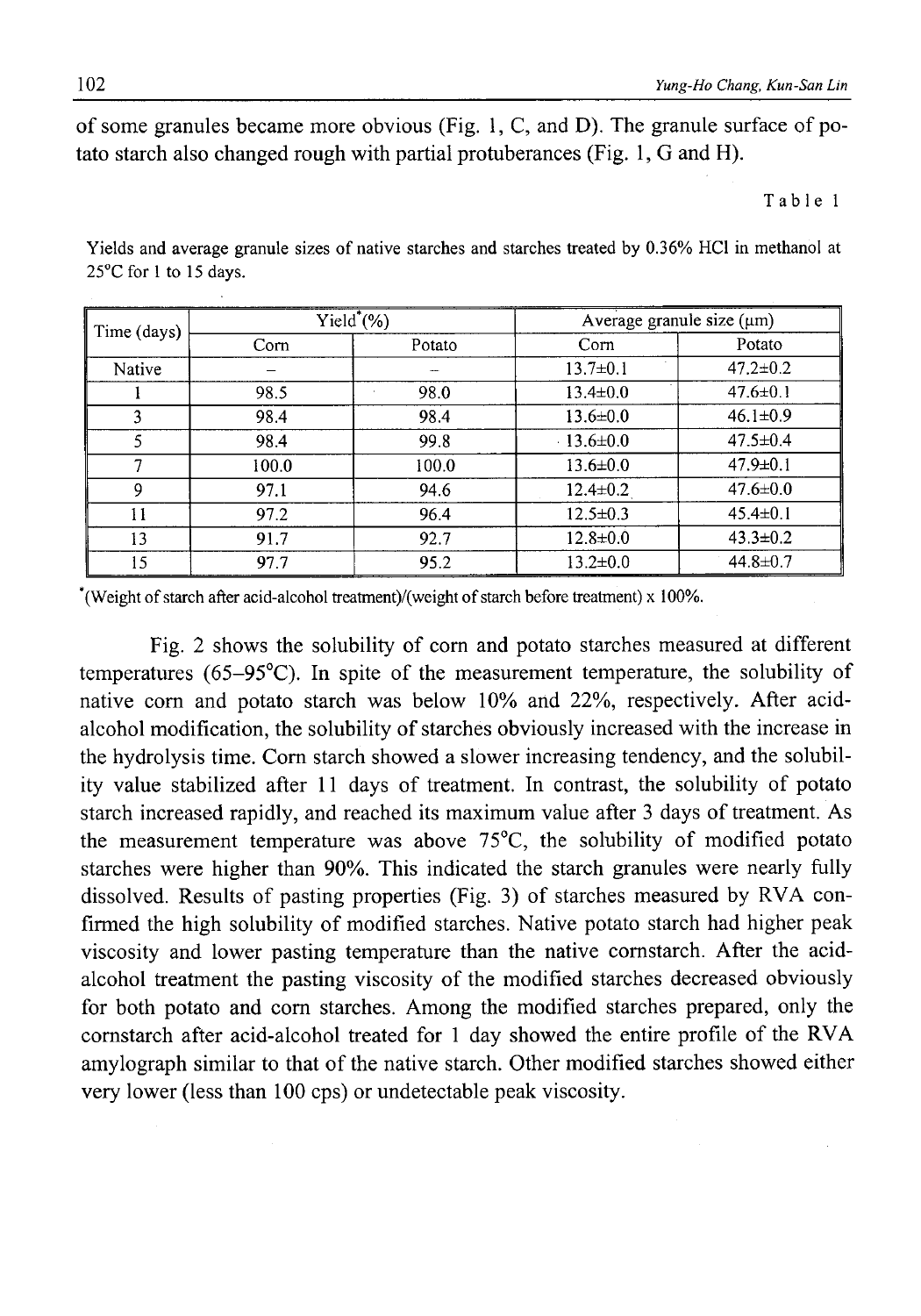

Fig. 1. Scanning electron micrograms of corn and potato starches: native (A, B, E, F), and treated by 0.36% HC1 in methanol at 25°C for 15 days (C, D, G, H).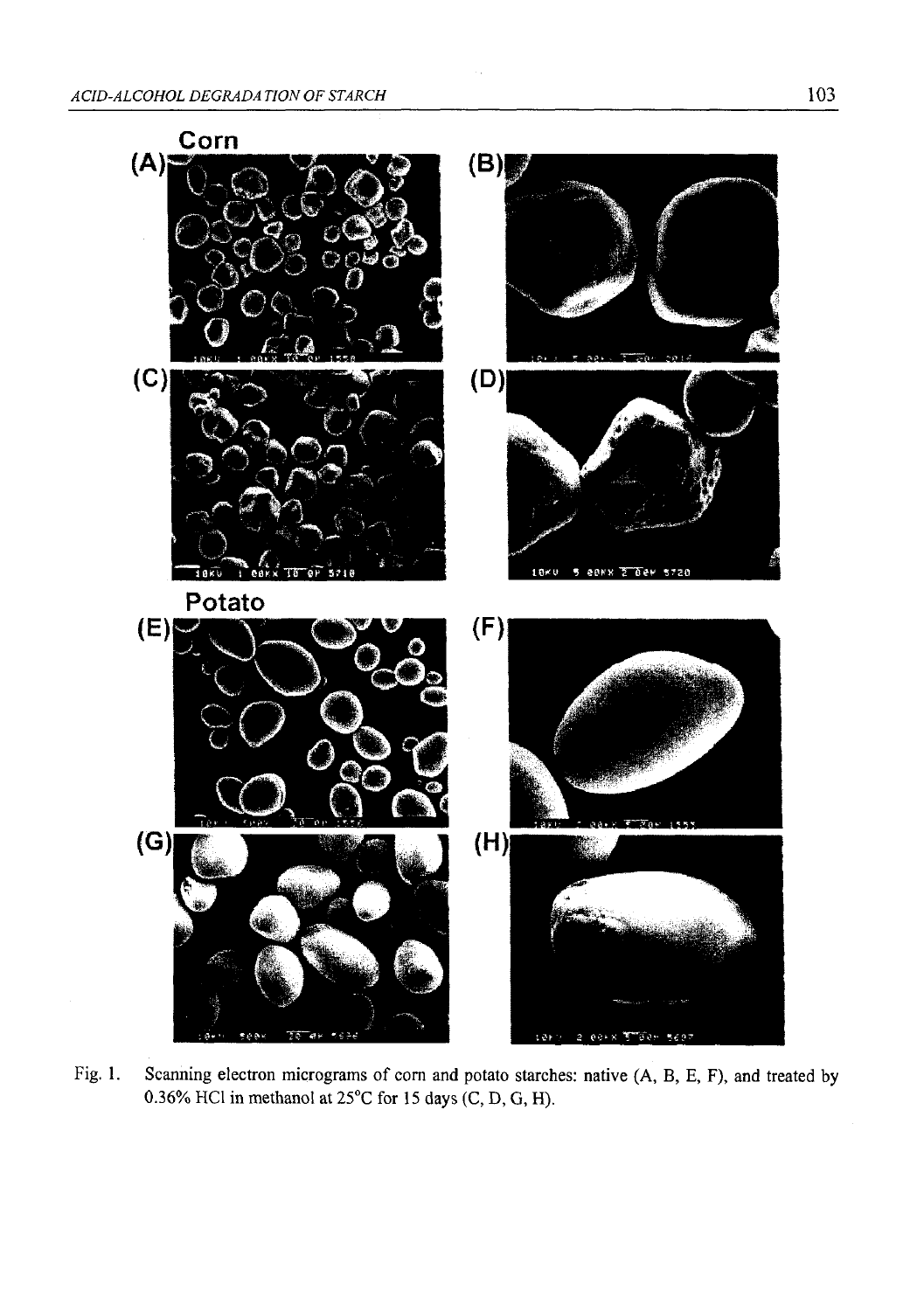

Fig. 2. Solubility of starches measured at 65 ( $\bullet$ ), 75 (■), 85 ( $\blacktriangle$ ), and 95°C (□), respectively. Starches were hydrolyzed by 0.36% HC1 in methanol at 25°C for 1 to 15 days.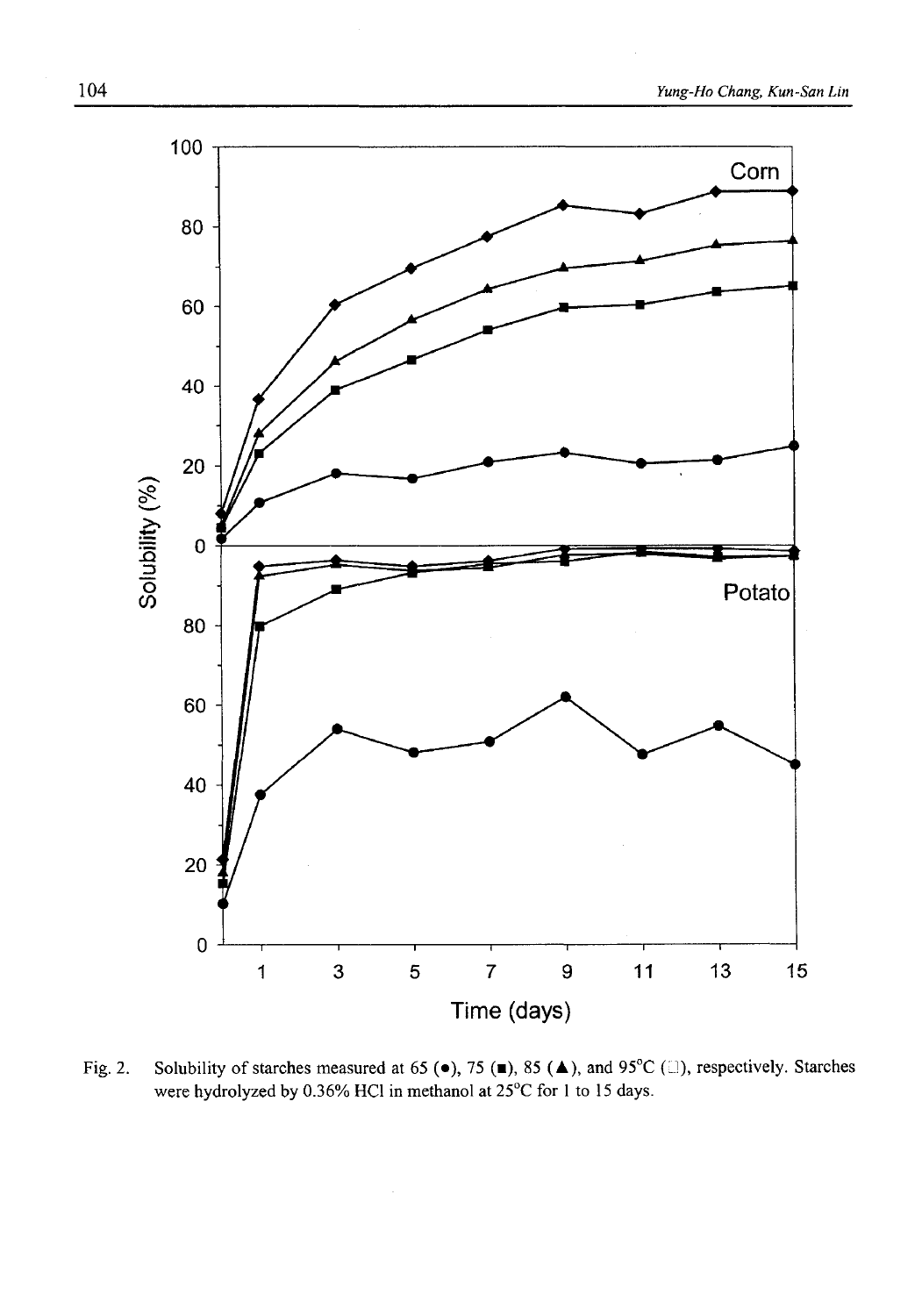

Fig. 3. RVA amylograms of native starches  $\bullet$  and starches treated by 0.36% HCl in methanol at 25°C for 1 ( $\circ$ ), 3 ( $\Delta$ ), and 5 days ( $\Box$ ), respectively.

Gelatinization properties of starches determined by DSC are shown in Table 2. The gelatinization onset temperatures  $(T_0)$  of corn starches decreased from 61.1<sup>o</sup>C for native starch to 58.6°C for starch hydrolyzed for 15 days. The decrease tendency of  $T_0$ of cornstarch during acid-hydrolysis treatment was the same as that of wheat starch hydrolyzed by 2.2N HCl at 35°C [10]. In contrast, the  $T_0$  of potato starches increased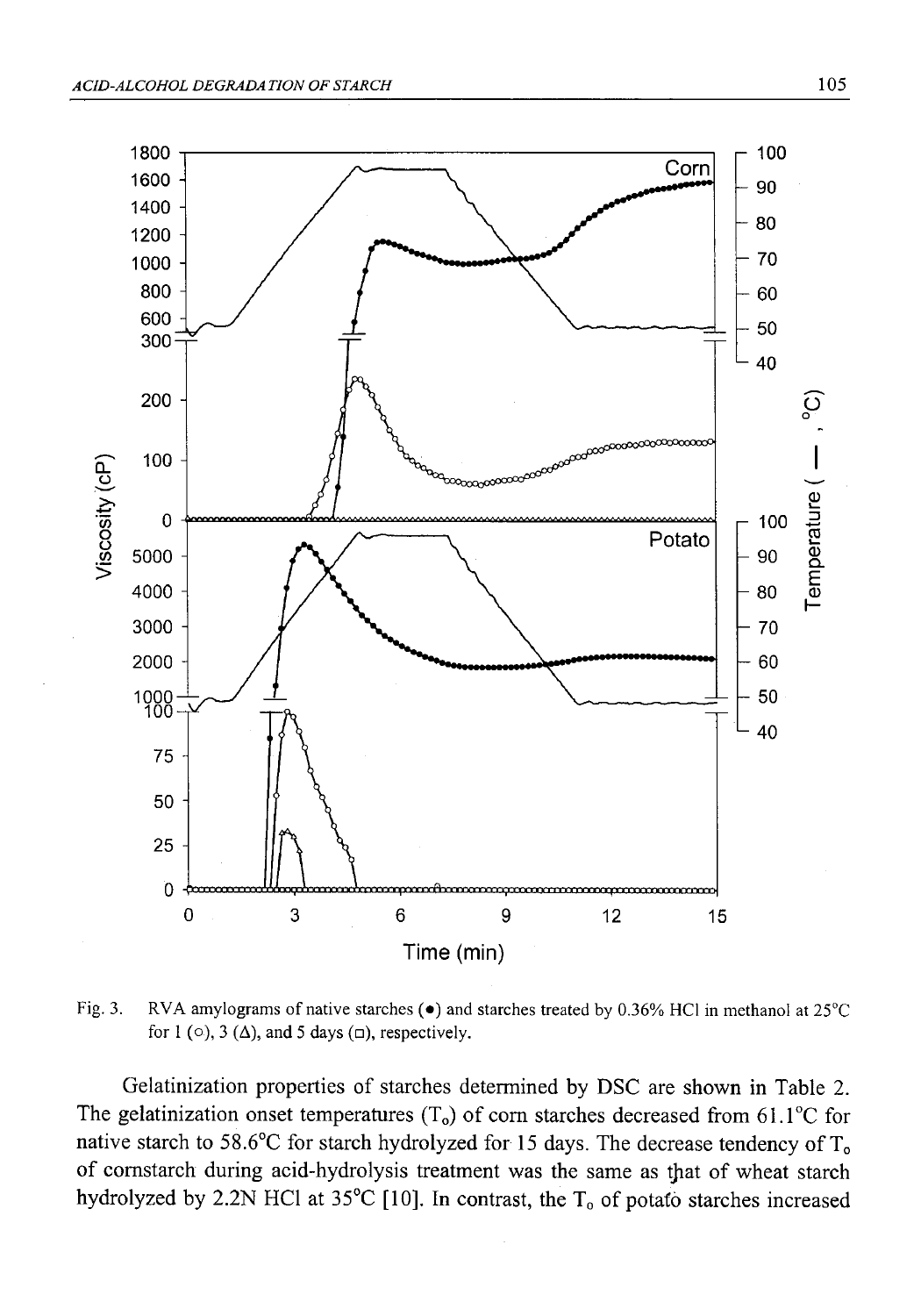from 56.1°C for native starch to 58.2°C for starch hydrolyzed for 15 days. This was the same tendency as potato starch hydrolyzed by 2.2N HCl at 35<sup>°</sup>C [10]. For both corn and potato starches, the peak  $(T_p)$  and conclusion  $(T_c)$  temperatures of gelatinization increased with the increase of treatment time. Accordingly, the range of gelatinization increased from 12.2 to 23.9°C for cornstarch, and from 12.8 to 19.8°C for potato starch. The time courses of  $T_p$  and  $T_c$  during acid-alcohol hydrolysis were the same as starches hydrolyzed by 2.2N HC1 at 35°C [10].

#### Table 2

Time (days) Gelatinization temperature<sup>§</sup>(°C)  $T_o$ -T<sub>c</sub>  $T_o$  Enthalpy<sup>#</sup> (J/g)  $T_o$   $T_p$   $T_c$   $C$ Com Native 61.1 66.6 73.3 12.2 11.9  $1 \t 59.4 \t 65.0 \t 72.9 \t 13.5 \t 10.9$ 3 58.6 66.2 77.6 19.0 9.5 5 | 58.8 | 66.8 | 77.2 | 18.4 | 10.6 7 58.4 67.3 79.0 20.6 9.8 9 | 58.4 | 68.5 | 80.9 | 22.5 | 9.9 11 | 59.0 | 68.6 | 81.1 | 22.1 | 9.6 13 | 58.8 | 69.6 | 82.7 | 23.9 | 10.1 15 58.6 69.9 82.5 23.9 10.3 Potato Native 56.1 61.5 68.9 12.8 16.9 1 56.8 63.0 73.1 16.3 15.8 3 55.6 61.3 71.6 16.0 14.7 5 56.2 62.5 73.2 17.0 14.6 7 57.0 63.5 74.6 17.6 15.2 9 | 56.5 | 62.8 | 74.6 | 18.1 | 15.1 11 57.4 63.5 74.9 17.5 15.8 13 | 57.5 | 63.8 | 76.8 | 19.3 | 15.8 15 58.2 64.5 78.0 19.8 15.4

Gelatinization temperatures and enthalpies of native starches and starches treated by 0.36% HC1 in methanol at 25°C for 1 to 15 days.

 ${}^{\$T}T_{p}$ ,  $T_{p}$ , and  $T_{c}$  stands for the onset, peak, and conclusion temperature of gelatinization, respectively. Standard deviations  $\pm 0.6$ °C.

 $*$ Standard deviations  $\pm$  0.5 J/g.

Although the gelatinization enthalpies ( $\Delta H$ ) of modified starches were 1 to 2 J/g lower than their counterpart native starches, there were no obvious differences among the enthalpies of starches treated with different times. Similar result was found on star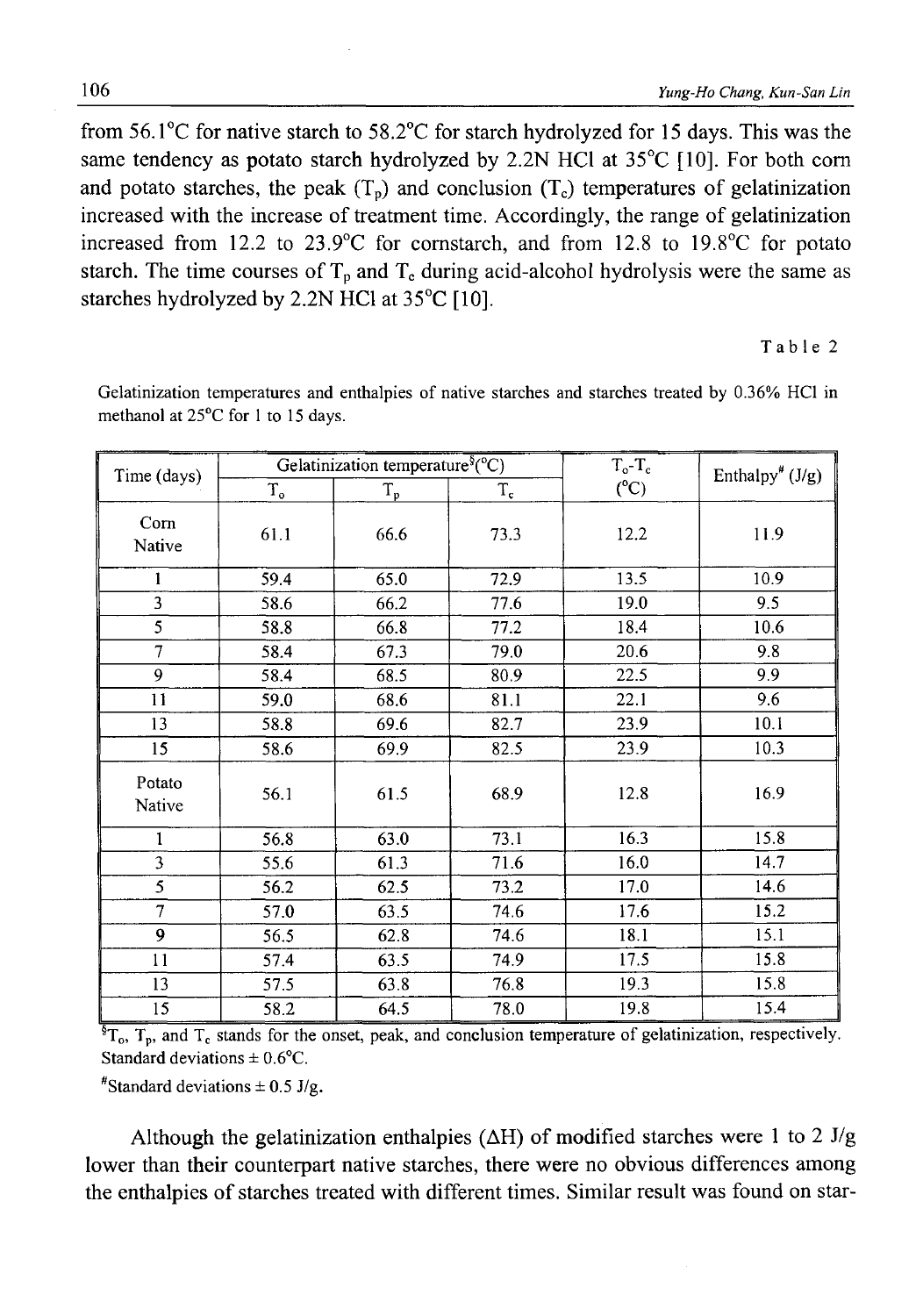ches hydrolyzed by 2.2N HC1 [10]. Although the crystallinity of starch granule was increased after acid hydrolysis [11-12] and the hydrolysis was preferential on the amorphous regions of the starch granule, the AH of acid-hydrolyzed starch did not show consistent correlation with the crystallinity of starch [10].

Molecular weight distributions of starches determined by HPSEC are shown in Fig. 4. The first fractions in the profiles corresponded to amylopectin, and the second fractions to the low molecular weight molecules. For the acid-alcohol treated starches, the areas of F1 fractions decreased with the increase of treatment time, while the areas of F2 fractions increased. This indicated the degradation of amylopectin to low molecular weight molecules due to the acid-alcohol hydrolysis. The degradation of amylopectin could cause the disruption of granular structure and the increase in leaching when starch was heated with water. Consequently, high extents of starch solubility (Fig. 2) and low pasting viscosity (Fig. 3) were observed.



Fig. 4. HPSEC chromatograms of native starches ( $\bullet$ ) and starches treated by 0.36% HCl in methanol at 25<sup>o</sup>C for 1 (o), 3 **(** $\blacktriangle$ ), 5 ( $\triangle$ ), 7 **(** $\nabla$ ), 9 ( $\triangledown$ ), 11 ( $\diamond$ ), 13 ( $\blacktriangle$ ), and 15 days ( $\Box$ ), respectively.

Compared to the gradual degradation pattern of cornstarch, potato starch showed a stepwise pattern (Fig. 4). The molecular weight distribution profiles of potato starches treated by 0.36% HC1 in methanol at 25°C for 5 to 11 days were overlapped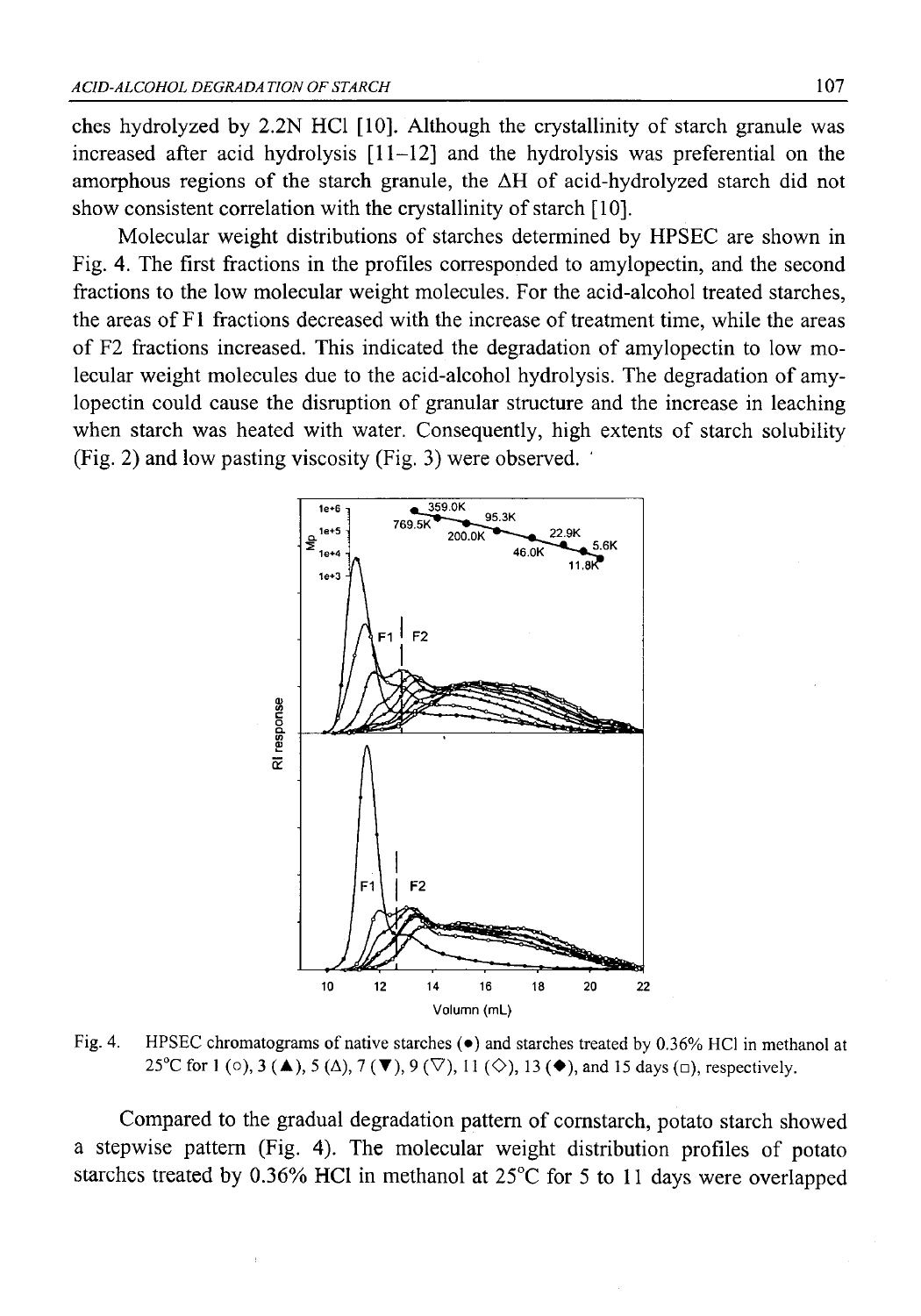with each others. The same is true for the distribution profiles of potato starches treated for 13 and 15 days. Figs. 5 and 6 show the changes and the normalized percentage of changes on the weight average degree of polymerization  $(DP_w)$  of corn and potato starches as a function of hydrolysis time. The results indicated the decrease in  $DP_w$  occurred mostly within the first 5 days of treatment, and potato starch had a higher rate of decrease than cornstarch. While the changes of number average of polymerization  $(DP_n)$  of starches (Fig. 7) also showed that the potato starch had higher decreasing rate, the normalized percentage of changes of  $DP_n$  (Fig. 8) indicated a relatively higher decrease extent of com starch.



Fig. 5. Changes of weight average degree of polymerization (DP<sub>w</sub>) of corn ( $\blacksquare$ ) and potato ( $\bullet$ ) starches as a function of hydrolysis time.

The  $DP_n$  of corn and potato starches after acid-alcohol treated for 15 days were 162 and 183, respectively, whereas the residue obtained after acid hydrolysis (2.2N HC1, 35°C, 14 days) of starch showed a bimodal distribution of chains on DP 14 and 28 [13]. The results of higher  $DP_n$  and higher yield of starch after acid-alcohol hydrolysis implied that the acid-alcohol treatment hydrolyzed the starch granule according to the mechanism different from that of acid hydrolysis in water. The mechanism of acid-alcohol hydrolysis in the starch granules can be further resolved by comparing the chain length distribution and X-ray patterns of native and acid-alcohol treated starches.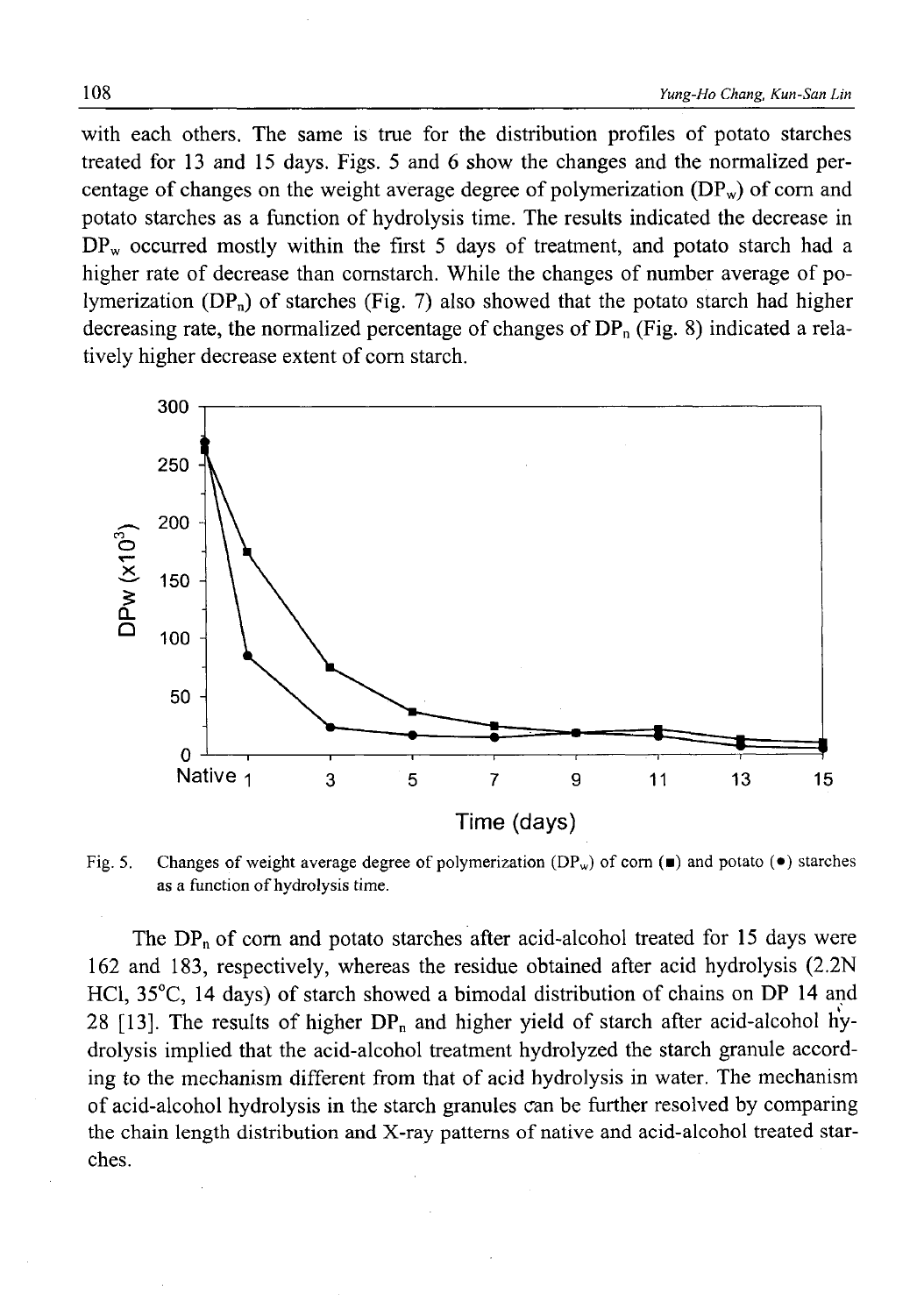

Fig. 6. Normalized changes of weight average degree of polymerization  $(DP_w)$  of corn ( $\blacksquare$ ) and potato (•) starches as a function of hydrolysis time.



Fig. 7. Changes of number average degree of polymerization (DP<sub>n</sub>) of corn ( $\blacksquare$ ) and potato ( $\bullet$ ) starches as a function of hydrolysis time.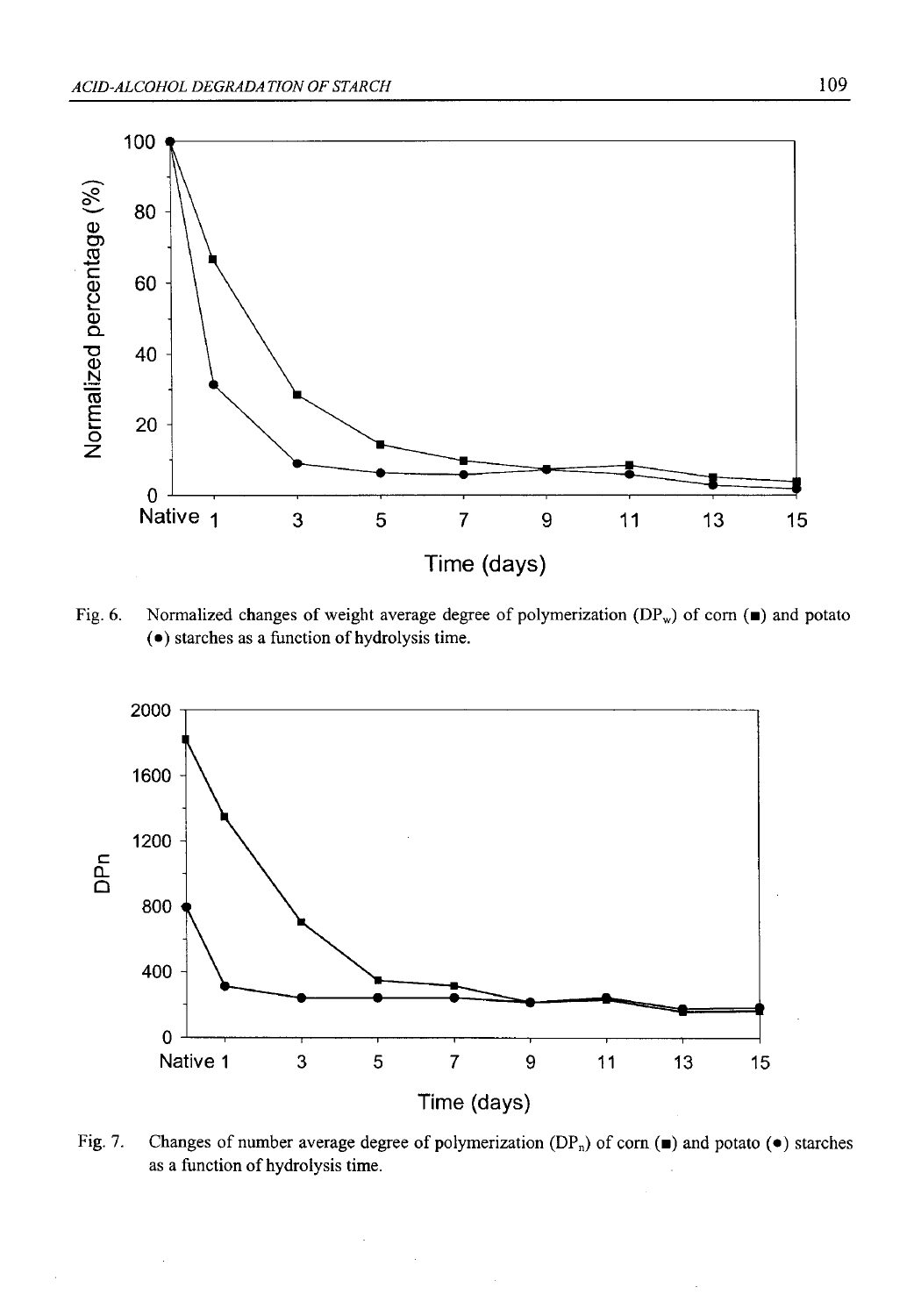Fig. 8. Normalized changes of number average degree of polymerization  $(DP_n)$  of corn  $(\blacksquare)$  and potato (•) starches as a function of hydrolysis time.

## **References**

- [1] Wurzburg O.B.: Modifies starches: properties and uses. CRC Press, Boca Raton, Florida, 1986, 17- 40.
- [2] Small J.C.: J. Am. Chem. Soc., 19i9, **41,** 113-120.
- [3] Ma W.P., Robyt J.F.: Carbohydr. Res., 1987,**166,** 283-297.
- [4] Fox J.D., Robyt J.F.: Carbohydr. Res., 1992, **227,** 163-170.
- [5] Robyt J.F., Choe J.Y., Hahn R.S., Fuchs E.B.: Carbohydr. Res., 1996, **281,** 203-218.
- [6] Robyt J.F., Choe J.Y., Fox J.D., Hahn R.S., Fuchs E.B.: Carbohydr. Res., 1996, **283,** 141-150.
- [7] Jane J., Shen L., Wang L., Maningat, C.C.: Cereal Chem., 1992, **69,** 280-283.
- [8] Chun J., Lim S., Takeda Y., Shoki M.: Cereal Foods World, 1997, 42, 813-819.
- [9] Fannon J.E., Hauber R.J., BeMiller J.N.: Cereal Chem., 1992, **69,** 284-288.
- [10] Jacobs A. H., Eerlingen R. C., Rouseu N., Colonna P., Delcour J. A.: Carbohydr. Res., 1998, **308,** 359-371.
- [11] Muhr A. H., Blanshard J. M. V., Bated D. R.: Carbohydr. Polym., 1984, 4, 399-425.
- [12] Komiya T., TamadaT., Nara S.: Starke, 1987, **39,** 308-311.
- [13] Lauro M., Ring S. G., Bull V. J., Poutanen K.: J. Cereal Sci., 1997, **26,** 347-354.